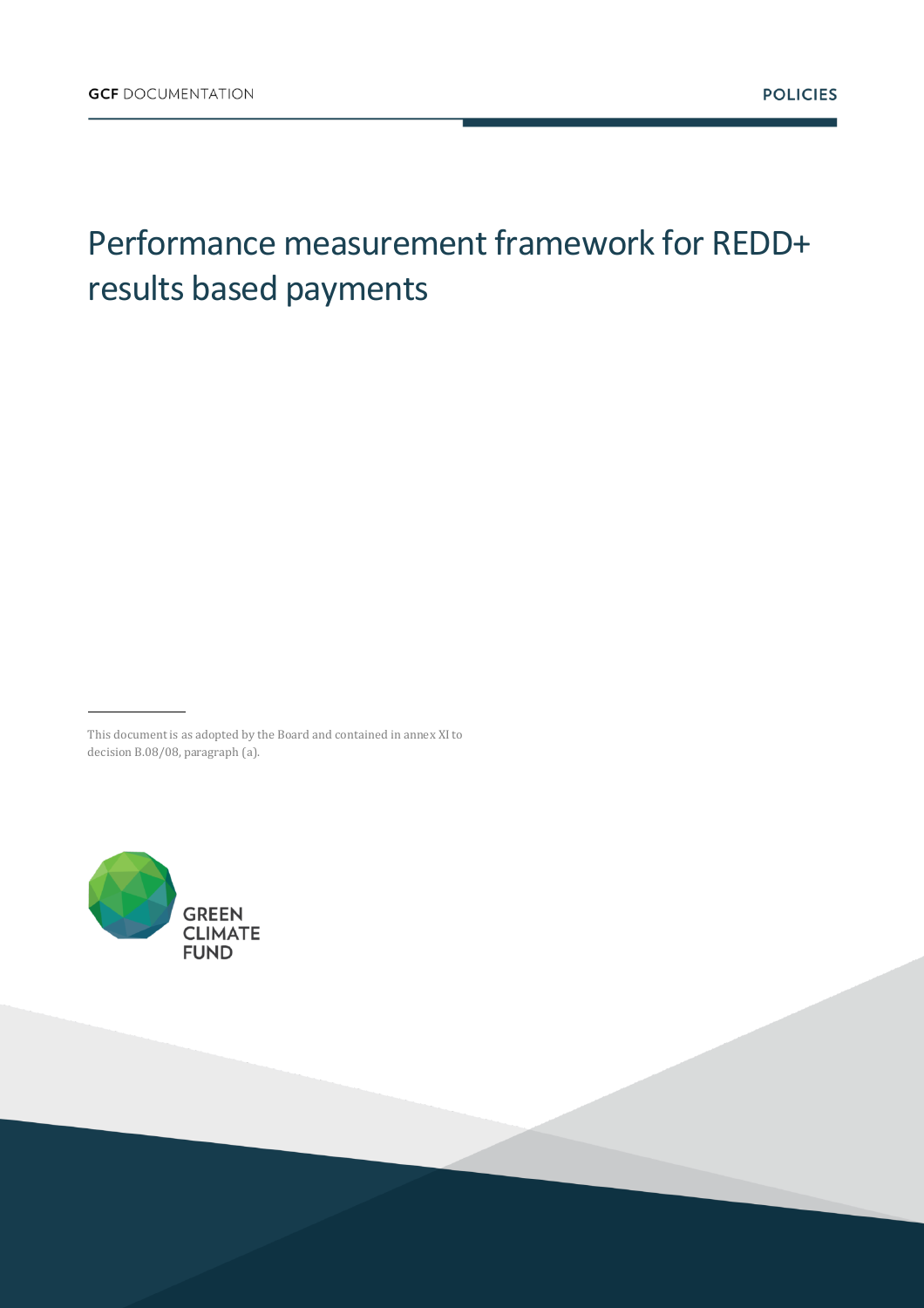

 $\overline{a}$ 

| <b>Expected Results</b>                                                                                                                                                         | <b>Indicators</b>                                                                                                  | <b>Reporting responsibility/</b><br><b>Frequency</b>                             | <b>Assumptions/Notes</b>                                                                                                                                                                                                                                                                                                                                                                                                                                                                                                                                                                                                                                                                           |
|---------------------------------------------------------------------------------------------------------------------------------------------------------------------------------|--------------------------------------------------------------------------------------------------------------------|----------------------------------------------------------------------------------|----------------------------------------------------------------------------------------------------------------------------------------------------------------------------------------------------------------------------------------------------------------------------------------------------------------------------------------------------------------------------------------------------------------------------------------------------------------------------------------------------------------------------------------------------------------------------------------------------------------------------------------------------------------------------------------------------|
| Paradigm shift objective                                                                                                                                                        |                                                                                                                    |                                                                                  |                                                                                                                                                                                                                                                                                                                                                                                                                                                                                                                                                                                                                                                                                                    |
| Shift to low-emission sustainable development<br>pathways                                                                                                                       | As per the general mitigation<br><b>PMF</b>                                                                        | Secretariat/annual                                                               | Derived from mitigation PMF                                                                                                                                                                                                                                                                                                                                                                                                                                                                                                                                                                                                                                                                        |
| <b>Impacts (Fund level)</b>                                                                                                                                                     |                                                                                                                    |                                                                                  |                                                                                                                                                                                                                                                                                                                                                                                                                                                                                                                                                                                                                                                                                                    |
| 4.0 Reduced emissions from land use.<br>deforestation, forest degradation, and sustainable<br>management of forests and conservation and<br>enhancement of forest carbon stocks | Tonnes of carbon dioxide<br>equivalent (tCO2eq) reduced<br>(including increased removals)<br>from REDD+ activities | Secretariat based on<br>aggregate reporting an<br>analysis across<br>Fund/annual | Derived from mitigation PMF                                                                                                                                                                                                                                                                                                                                                                                                                                                                                                                                                                                                                                                                        |
| Programme outcomes (national or sub-national) <sup>1</sup>                                                                                                                      |                                                                                                                    |                                                                                  |                                                                                                                                                                                                                                                                                                                                                                                                                                                                                                                                                                                                                                                                                                    |
| A. Reduced emissions (tCO <sub>2</sub> eq) from<br>deforestation                                                                                                                | Reduced emissions (tCO <sub>2</sub> eq)                                                                            | <b>Executing entities</b><br>(EEs)/biennial or<br>otherwise defined              | The Fund will disburse RBPs in accordance with the<br>guidance in decision 9/CP.19 which requires, inter alia:<br>-Results in tCO2eq that have undergone technical analysis<br>referred to in 14/CP.19<br>-A Reference Emission Level/ Reference Level (REL/RL)<br>that has undergone technical assessment referred to in<br>13/CP.19<br>-The most recent summary of information showing how all<br>the safeguards referred to in 1/CP.16 have been addressed<br>and respected, consistent with 1/CP.16, 12/CP.17, 9/CP.19<br>and 12/CP.19<br>-A national strategy or action plan as referred to in 1/CP.16<br>-Information on the national forest monitoring system as<br>referred to in 14/CP.19 |
| B. Reduced emissions (tCO <sub>2</sub> eq) from forest<br>degradation                                                                                                           | Reduced emissions (tCO <sub>2</sub> eq)                                                                            | EEs/biennial or otherwise<br>defined                                             |                                                                                                                                                                                                                                                                                                                                                                                                                                                                                                                                                                                                                                                                                                    |
| C. Reduced emissions and increased<br>removals(tCO <sub>2</sub> eq) through the conservation of<br>forest carbon stocks                                                         | Reduced emissions and<br>increased removals (tCO <sub>2</sub> eq)                                                  | EEs/biennial or otherwise<br>defined                                             |                                                                                                                                                                                                                                                                                                                                                                                                                                                                                                                                                                                                                                                                                                    |
| D. Reduced emissions and increased removals<br>(tCO <sub>2</sub> eq) through the sustainable management<br>of forests                                                           | Reduced emissions and<br>increased removals (tCO <sub>2</sub> eq)                                                  | EEs/biennial or otherwise<br>defined                                             |                                                                                                                                                                                                                                                                                                                                                                                                                                                                                                                                                                                                                                                                                                    |
| E. Increased removals (tCO <sub>2</sub> eq) through the<br>enhancement of forest carbon stocks                                                                                  | Increased removals (tCO <sub>2</sub> eq)                                                                           | EEs/biennial or otherwise<br>defined                                             |                                                                                                                                                                                                                                                                                                                                                                                                                                                                                                                                                                                                                                                                                                    |
|                                                                                                                                                                                 |                                                                                                                    |                                                                                  | The source for the above information will be the UNFCCC<br>REDD+ information hub.                                                                                                                                                                                                                                                                                                                                                                                                                                                                                                                                                                                                                  |

 $1$  Countries may report on the outcomes (tCO2eq) of each REDD+ activity (A.-E.) separately or in a combined manner.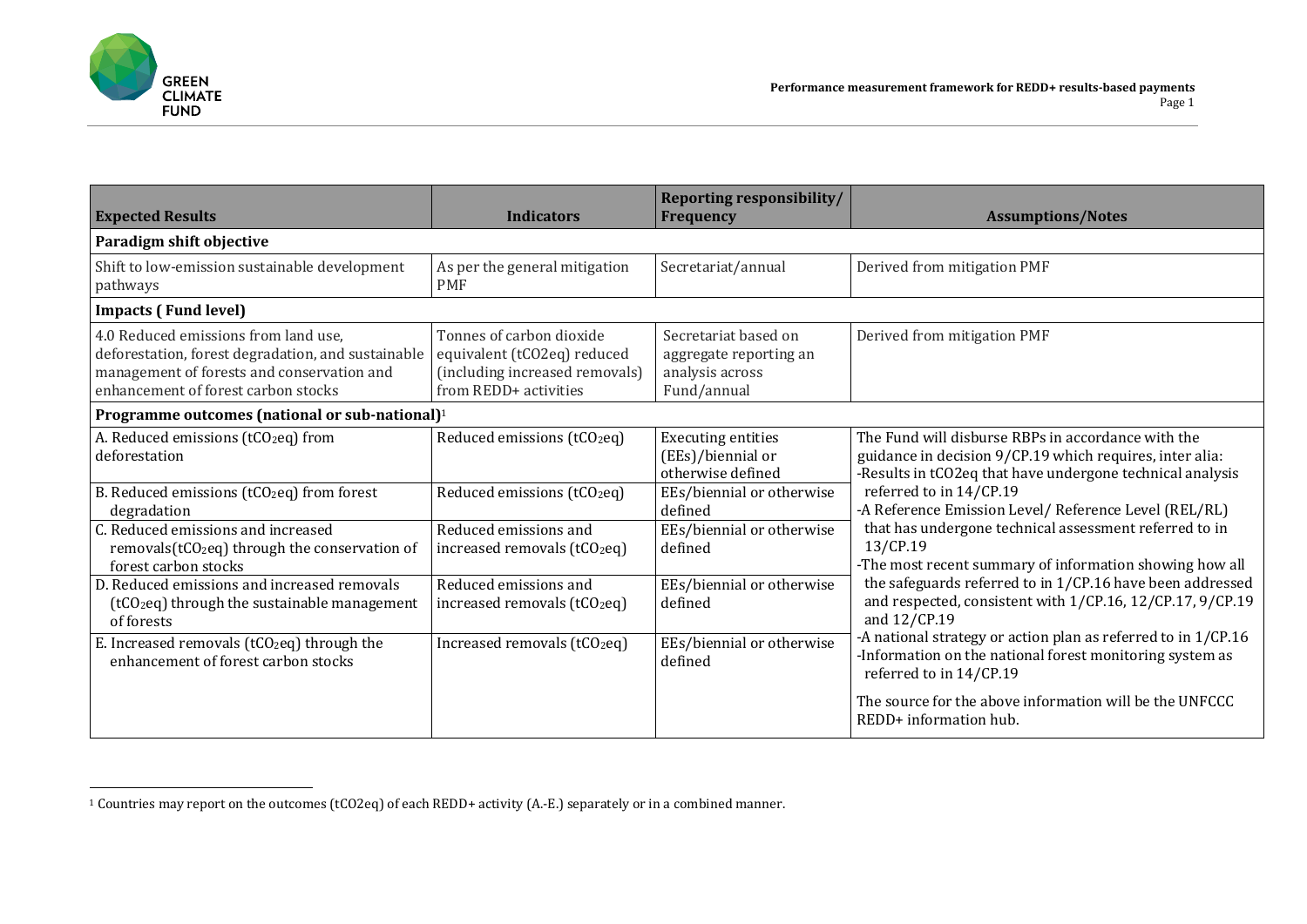

Remarks: REDD+ programmes supported by the Fund through REDD+ RBP are envisaged to use relevant indicators in this PMF and can identify additional indicators that are relevant and compelling in light of specific circumstances on a case-by-case basis. The Fund is a continuously learning institution. The PMF results, indicators and associated methodologies will be refined and adapted as needed based on the experience gained and lessons learnt from the implementation.